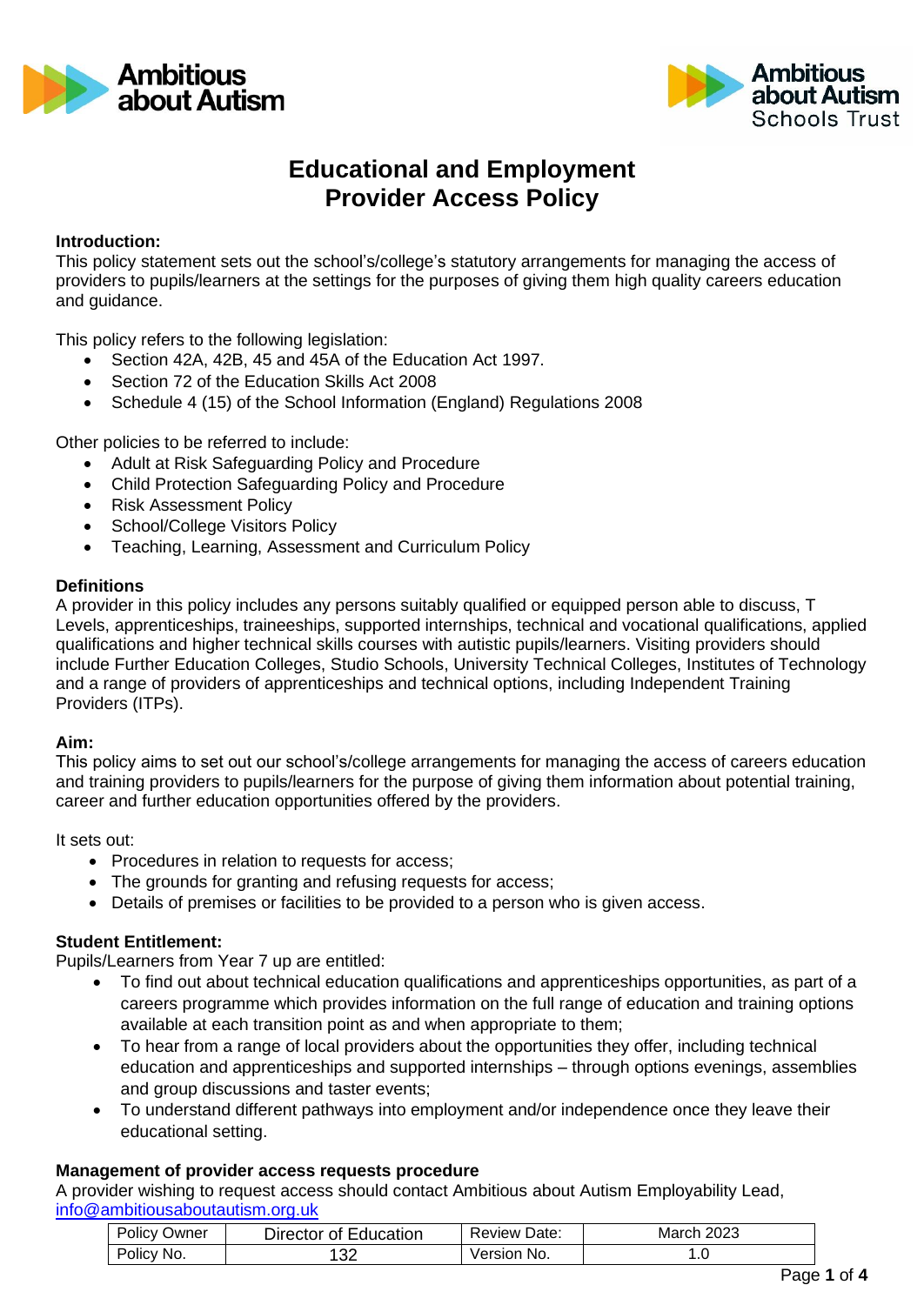## **Opportunities for access**

There are a number of events, integrated into our careers programme across the school/college. The programme offers providers an opportunity to come into school and college settings to speak to pupils/learners and/or their parents/carers. There are procedures outlined in our school/college Visitors Policy and Risk Assessment Policy for allowing visitors to the school/college.

#### **Safeguarding**

Our adult and child safeguarding protection policy outlines the school/college's procedure for checking the identity and suitability of visitors. Education and training providers will be expected to adhere to this policy. Please speak to the Employability Lead to identify the most suitable opportunity for you.

#### **Premises and facilities**

The school/college will make classrooms or private meeting rooms available for discussions between the provider and pupils/learners, as appropriate to the activity. The school/college will also make available computer equipment and other specialist equipment to support provider presentations. This will all be discussed and agreed in advance of the visit with the Employability Lead and the Employment Lead for each setting.

## **Roles and Responsibilities**

## **Employability Lead**

The employability lead has strategic oversight over the Ambitious about Autism and Ambitious about Autism Schools Trust's career strategy and framework. They will work with the settings staff to ensure visits by education and training providers are managed appropriately and are in accordance with the careers programme for each setting.

#### **SLT**

Members of the Senior Leadership Team (SLT) are responsible for the day-to-day management of all aspects of the school's/college's work including ensuring the safeguarding, protection, health and safety of our pupils/learners. They share responsibility with the Governing Body for developing and implementing the policy and procedure for educational provider access, events and activities. They work closely with the class teachers and keep the governing body informed of this area of the school's/college's development through the termly report to governors.

# **Designated Safeguarding Lead**

The DSL takes lead responsibility for child/adult protection and wider safeguarding arrangements.

The Director of Education is the Organisation Lead and has overall responsibility for safeguarding. In the absence of the Director of Education the role will be delegated to another trained member of the Executive Leadership Team.

During term time, the DSL will be available during school/college hours for staff to discuss any safeguarding concerns. See Appendix 1 for a full chart of DSL and Deputy DSL.

When the DSL is absent, the Head of School/College will act as cover for their services. If the DSL and Head of School are not available, the Director of Education will act as cover (for example, during out-ofhours/out-of-term activities).

The DSL will also keep the Organisational Lead informed of any issues and liaise with Local Authority case managers and designated officers for child/adult protection concerns as appropriate. The Organisational Lead in turn will brief and keep updated the Chief Executive and/or Chair of Trustees as appropriate.

#### **Governors**

The Governing Body monitors pupil/learner progress and their transitions to ensure each pupil/learner is being provided the best opportunities from their setting and to make sure arrangements are in place to allow a range of education and training providers to have access to all pupils/learners.

| <b>Policy Owner</b> | Director of Education | <b>Review Date:</b> | <b>March 2023</b> |
|---------------------|-----------------------|---------------------|-------------------|
| Policy No.          | 132                   | Version No.         |                   |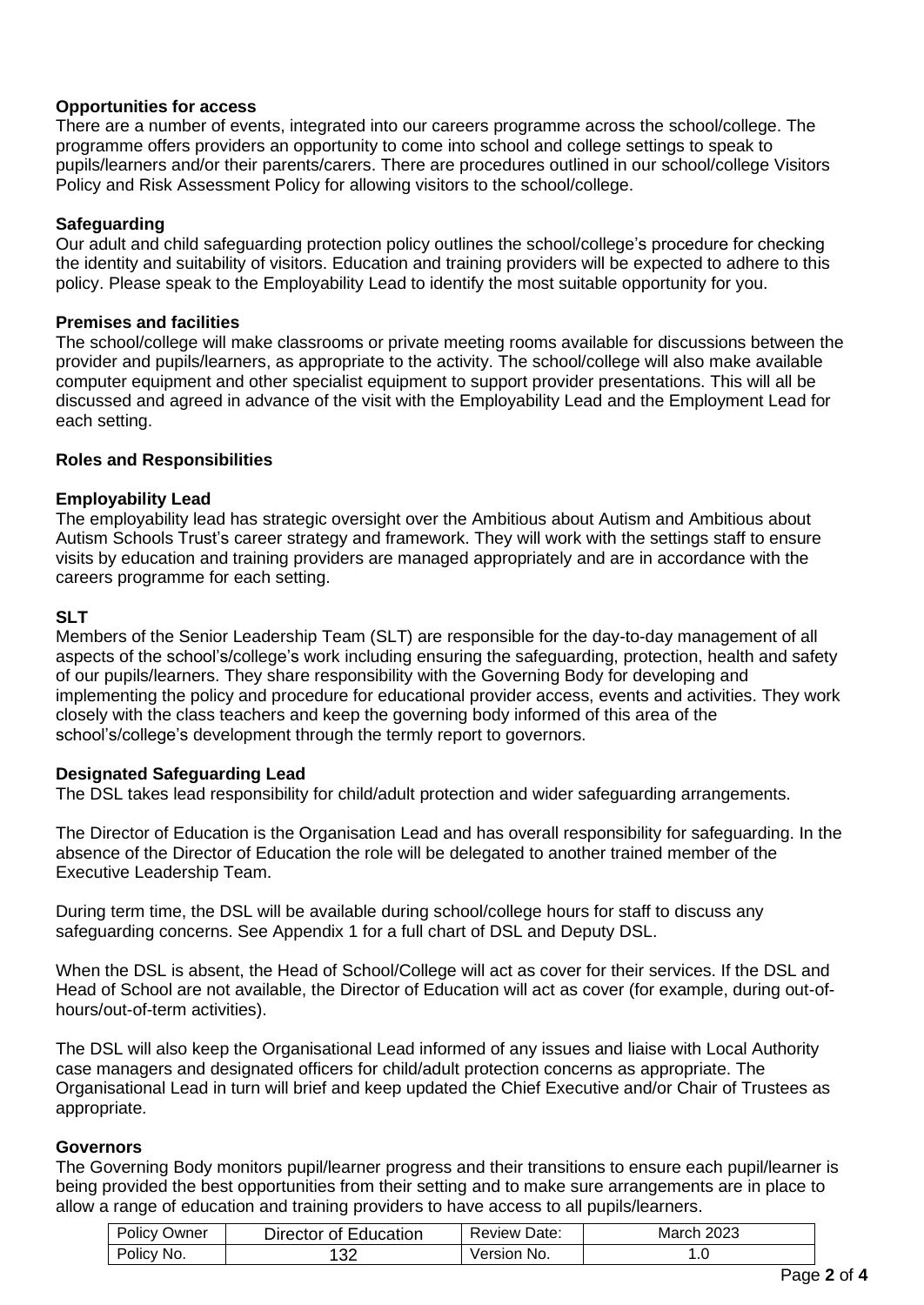The governing body has a statutory duty to ensure that the necessary provision is made for the safeguarding, protection, health and safety of our pupils/learners. The governors oversee the school's/college's provision and report annually on these areas.

## **Monitoring**

This policy shall be reviewed every year and be circulated amongst each setting's Governing Body for approval.

| $P_{\text{Olicy}}$<br>שwner | Education<br>⊃irector of | Date:<br>Review ? | 2023<br>warci. |  |
|-----------------------------|--------------------------|-------------------|----------------|--|
| Policy<br>'No.              | ne,<br>ັບ∠               | ` No.<br>√ersion  | ں. ا           |  |
|                             |                          |                   | -              |  |